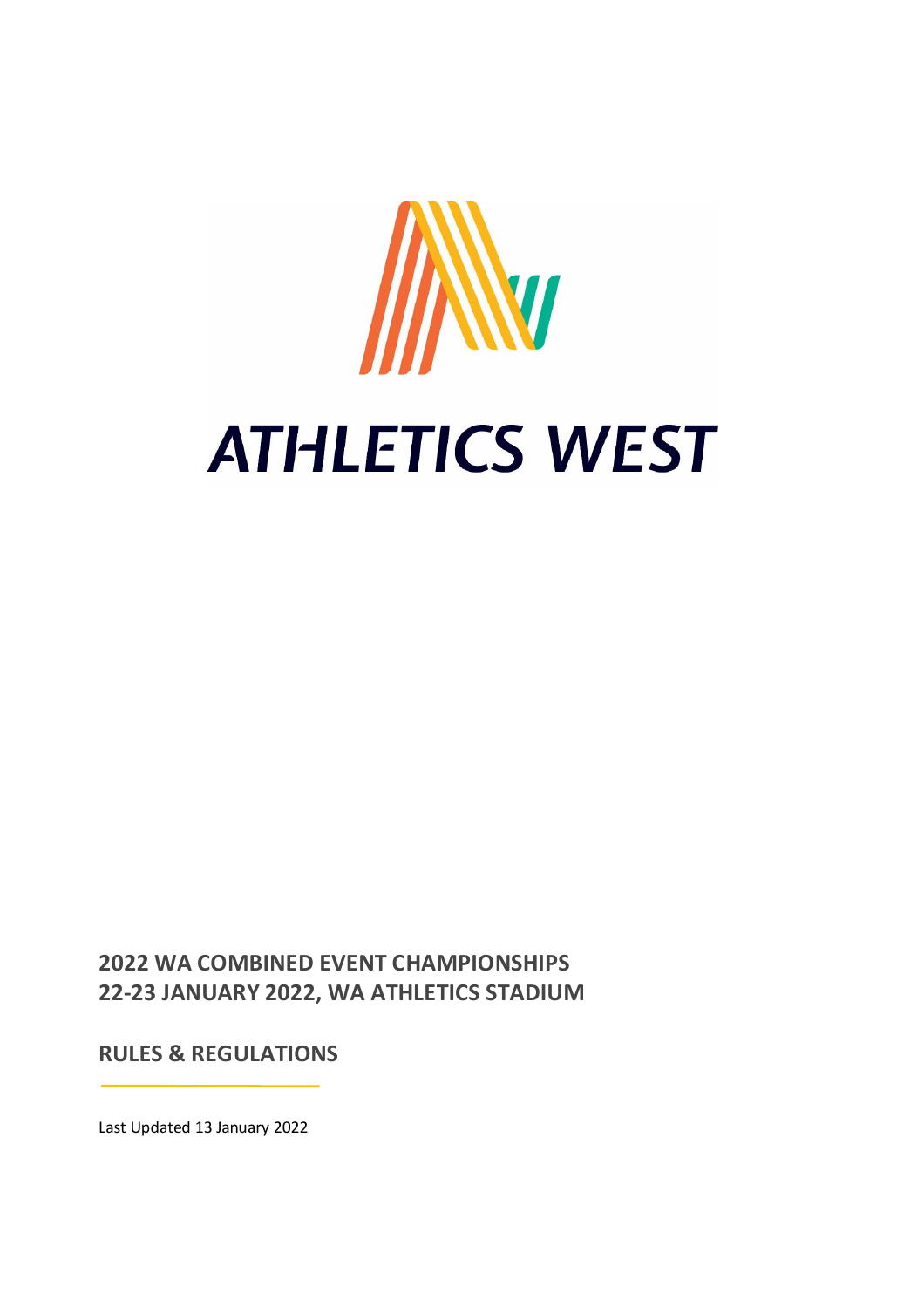

The 2022 WA Combined Event Championships will be conducted according to the rules of Athletics West, Athletics Australia, Australian Masters Athletics and World Athletics.

World Athletics Rules:<https://www.worldathletics.org/about-iaaf/documents/book-of-rules> Athletics West[: https://www.athleticswest.com.au/about/policies-reports/](https://www.athleticswest.com.au/about/policies-reports/) Australian Masters Athletics: [http://www.australianmastersathletics.org.au/about/event-technical](http://www.australianmastersathletics.org.au/about/event-technical-specifications/)[specifications/](http://www.australianmastersathletics.org.au/about/event-technical-specifications/)

# **1. ELIBILITY AND ENTRIES**

Entries will open on the 15 December 2021 and close at midnight on the 17 January 2022 and are subject to the following conditions:

- a) The 2022 WA State Combined Event Championships will feature both Little Athletics Championship events and senior athletics Championship events.
- b) To be eligible to compete at the 2022 WA State Combined Event Championships, athletes must be registered with an Athletics West affiliated Centre or Club by the advertised entry date and meet all requirements to compete as relevant to their selected event in either the Little Athletics competitions (as per **Rule CR1.1.** of the Athletics West Little Athletics Program Rules of Competition) or as a senior member holding membership with an Ahtletics West senior club or Independent membership.
- c) All athletes are deemed to be confirmed on receipt by Athletics West of event entries. Athletes and/or Team Managers are not required to check in or confirm entries.
- d) Entries are to be completed online a[t https://www.athleticswest.com.au/events/124482/](https://www.athleticswest.com.au/events/124482/)
- e) As this is a Combined Events competition any athlete failing to attempt to start or make a trial in one of the events shall not be entitled to receive an individual medal and will be prohibited from competing and scoring points in subsequent events within the Combined Events competition.
- f) Confirmation of entries for each event is the responsibility of each athlete or their parent/guardian.
- g) As this is a Combined Events competition any athlete failing to attempt to start or make a trial in one of the events shall not be entitled to receive an individual medal and will be prohibited from competing and scoring points in subsequent events within the Combined Events competition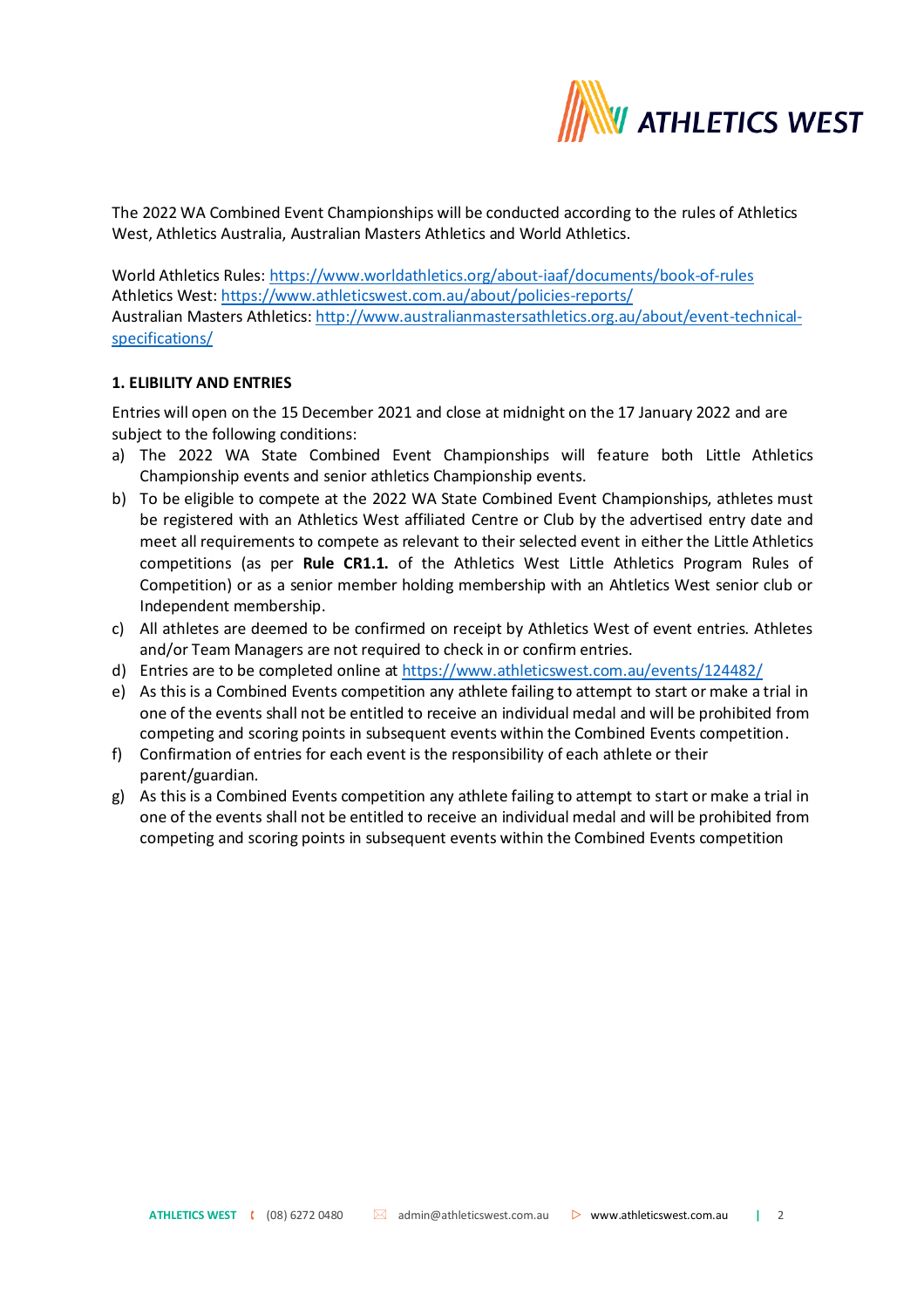

## **2. EVENTS OFFERED IN COMPETITION**

The following events will be on offer for this Competition. Please note this document distinguishes the varying rules between Little Athletics and Senior Athletics events. Athletes should abide to the rules applicable to their chosen event.

| <b>Year of Birth</b> | <b>Little Athletics Events</b>                               |                | <b>Senior Athletics Events</b>                                      |                |
|----------------------|--------------------------------------------------------------|----------------|---------------------------------------------------------------------|----------------|
|                      | (Must be a registered Little<br>Athletics member to compete) |                | (Must be a registered Senior<br>Athletics/Strive member to compete) |                |
|                      | Girls                                                        | <b>Boys</b>    | Women                                                               | Men            |
| 2011                 | U11 Pentathlon                                               | U11 Pentathlon | N/A                                                                 | N/A            |
| 2010                 | U12 Pentathlon                                               | U12 Pentathlon | N/A                                                                 | N/A            |
| 2009                 | U13 Pentathlon                                               | U13 Pentathlon | N/A                                                                 | N/A            |
| 2008                 | U14 Heptathlon                                               | U14 Heptathlon | U15 Heptathlon                                                      | U15 Heptathlon |
| 2007                 | U15 Heptathlon                                               | U15 Heptathlon | U16 Heptathlon                                                      | U16 Heptathlon |
| 2006                 | U16 Heptathlon                                               | U16 Heptathlon | U17 Heptathlon                                                      | U17 Decathlon  |
| 2005                 | U17 Heptathlon                                               | U17 Heptathlon | U18 Heptathlon                                                      | U18 Decathlon  |
| 2004 & 2003          | N/A                                                          | N/A            | U20 Heptathlon                                                      | U20 Decathlon  |
| 2002 & prior*        | N/A                                                          | N/A            | Open Heptathlon                                                     | Open Decathlon |

**\***Masters WA Athletes will be accommodated where feasible upon request to compete in disciplines relevant to their Masters age category.

#### **Little Athletics events - Girls**

U11 Girls Pentathlon: 80mH (60cm), Shot Put (2kg), 200m, Long Jump, 800m

U12 Girls Pentathlon: 80mH (68cm), Shot Put (2kg), 200m, Long Jump, 800m

U13 Girls Pentathlon: 80mH (76.2cm), Shot Put (3kg), 200m, Long Jump, 800m

U14 Girls Heptathlon: 80mH (76.2cm), High Jump, Shot Put (3kg), 200m, Long Jump, Javelin (400g), 800m U15 Girls Heptathlon: 90mH (76.2cm), High Jump, Shot Put (3kg), 200m, Long Jump, Javelin (500g), 800m U16 Girls Heptathlon: 90mH (76.2cm), High Jump, Shot Put (3kg), 200m, Long Jump, Javelin (500g), 800m U17 Girls Heptathlon: 100mH(76.2cm), High Jump, Shot Put (3kg), 200m, Long Jump, Javelin (500g), 800m

### **Little Athletics events - Boys**

U11 Boys Pentathlon: 80mH (60cm), Discus (500g), 100m, Long Jump, 800m

U12 Boys Pentathlon: 80mH (68cm), Discus (750g), 100m, Long Jump, 800m

U13 Boys Pentathlon: 80mH (76.2cm), Discus (750g), 100m, Long Jump, 800m

U14 Boys Heptathlon: 90mH (76.2cm), High Jump, Shot Put (3kg), 200m, Long Jump, Javelin (600g), 800m U15 Boys Heptathlon: 100mH (76.2cm), High Jump, Shot Put (4kg), 200m, Long Jump, Javelin (700g), 800m U16 Boys Heptathlon: 100mH (76.2cm), High Jump, Shot Put (4kg), 200m, Long Jump, Javelin (700g), 1500m U17 Boys Heptathlon: 110mH(76.2cm), High Jump, Shot Put (5kg), 200m, Long Jump, Javelin (700g), 1500m

### **Senior Athletics events - Women**

U15 Women Heptathlon: 90mH (76.2cm), High Jump, Shot Put (3kg), 200m, Long Jump, Javelin (500g), 800m U16 Women Heptathlon: 90mH (76.2cm), High Jump, Shot Put (3kg), 200m, Long Jump, Javelin (500g), 800m U17 Women Heptathlon: 100mH(76.2cm), High Jump, Shot Put (3kg), 200m, Long Jump, Javelin (500g), 800m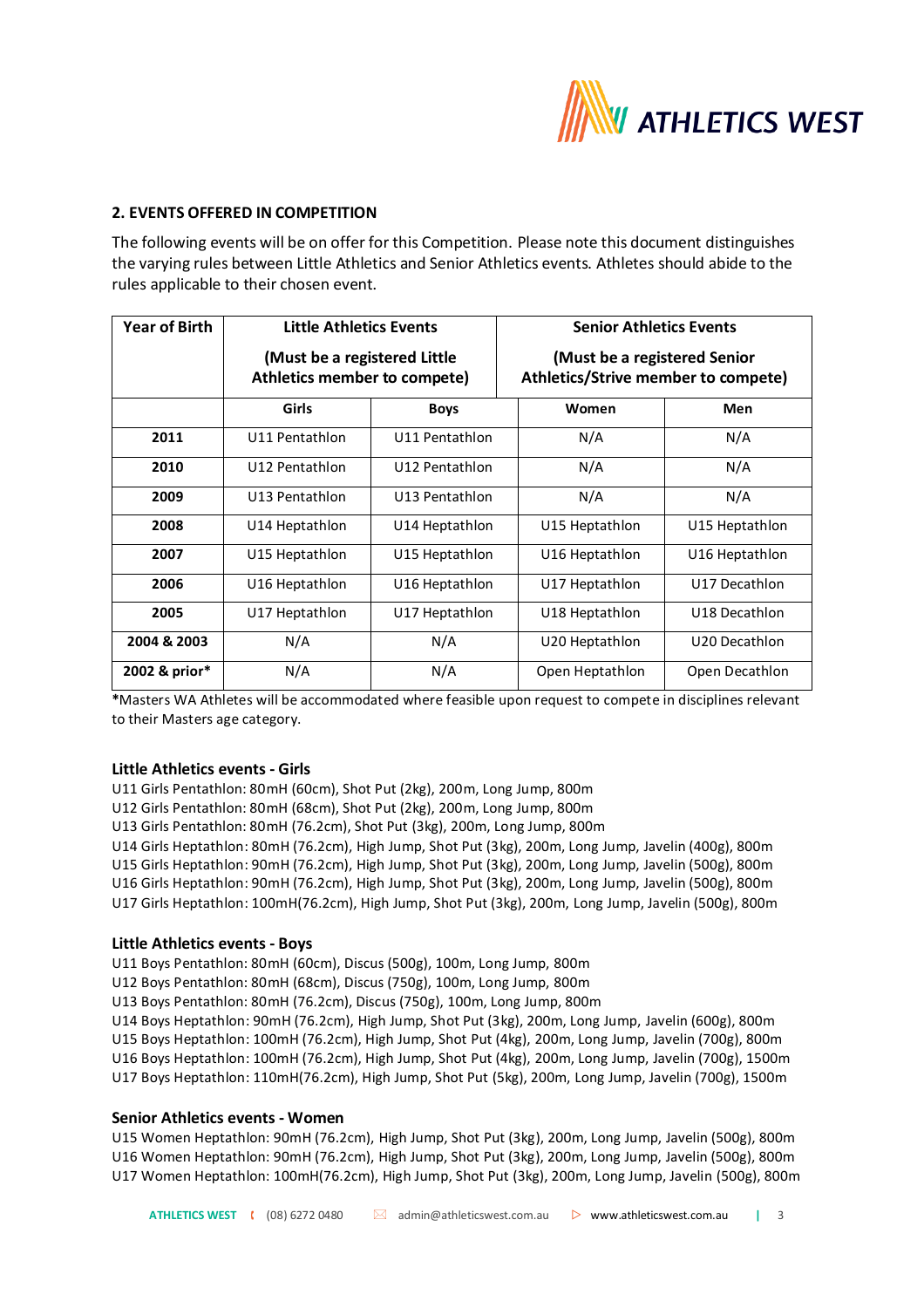

U18 Women Heptathlon: 100mH (76.2cm), High Jump, Shot Put (3kg), 200m, Long Jump, Javelin (500g), 800m U20 Women Heptathlon: 100mH (84cm), High Jump, Shot Put (4kg), 200m, Long Jump, Javelin (600g), 800m Open Women Heptathlon: 100mH (84cm), High Jump, Shot Put (4kg), 200m, Long Jump, Javelin (600g), 800m

### **Senior Athletics events - Men**

U15 Men Heptathlon: 100mH (84cm), High Jump, Shot Put (4kg), 200m, Long Jump, Javelin (700g), 1500m U16 Men Heptathlon: 100mH (84cm), High Jump, Shot Put (4kg), 200m, Long Jump, Javelin (700g), 1500m U17 Men Decathlon: 100m, Long Jump, Shot Put (5kg), High Jump, 400m, 110mH (91.4cm), Discus (1.5kg), Pole Vault, Javelin (700g), 1500m

U18 Men Decathlon: 100m, Long Jump, Shot Put (5kg), High Jump, 400m, 110mH (91.4cm), Discus (1.5kg), Pole Vault, Javelin (700g), 1500m

U20 Men Decathlon: 100m, Long Jump, Shot Put (6kg), High Jump, 400m, 110mH (99.1cm), Discus (1.75kg), Pole Vault, Javelin (800g), 1500m

Open Men Decathlon: 100m, Long Jump, Shot Put (7.26kg), High Jump, 400m, 110mH (106.7cm), Discus (2kg), Pole Vault, Javelin (800g), 1500m

### **3. UNIFORMS**

**Little Athletics events:** All athletes entered in the Championships must wear their approved Centre Uniform. No Club singlets will be allowed.

**Senior Athletics events:** All athletes entered in the competition must wear their approved Senior Club Uniform or Athletics West Independent Uniform.

### **4. COMPETITION BIBS**

All athletes must wear their 2021/22 Season Membership numbers. Athletes competing in Little Athletics events, will have ONE (1) competition bib. Athletes competing in Senior Competition events will have TWO (2) competition bibs.

NOTE: If this event is a Senior Athletes first competition for the 2021/22 seasons, bibs will be available from the **Technical Information Centre (TIC).**

Competition bibs must be affixed to the front of their uniform with no less than four pins or sewn to the shirt. The entire bib including sponsorship information must always be visible and no part of the bib shall be folded under the uniform.

Hip numbers will be provided at the marshalling point for all events 800m and above.

# **5. SCRATCHINGS**

Once entries have closed and you are required to scratch from the event please follow the below process:

- **a.** Prior to the event: Contact [heath@athleticswest.com.au](mailto:heath@athleticswest.com.au) o[r sienna@athleticswest.com.au](mailto:sienna@athleticswest.com.au)
- **b.** Day of event: The Team Manager or athlete must notify the **Technical Information Centre (TIC) Manager** prior to the start time of the first event in your age group/gender.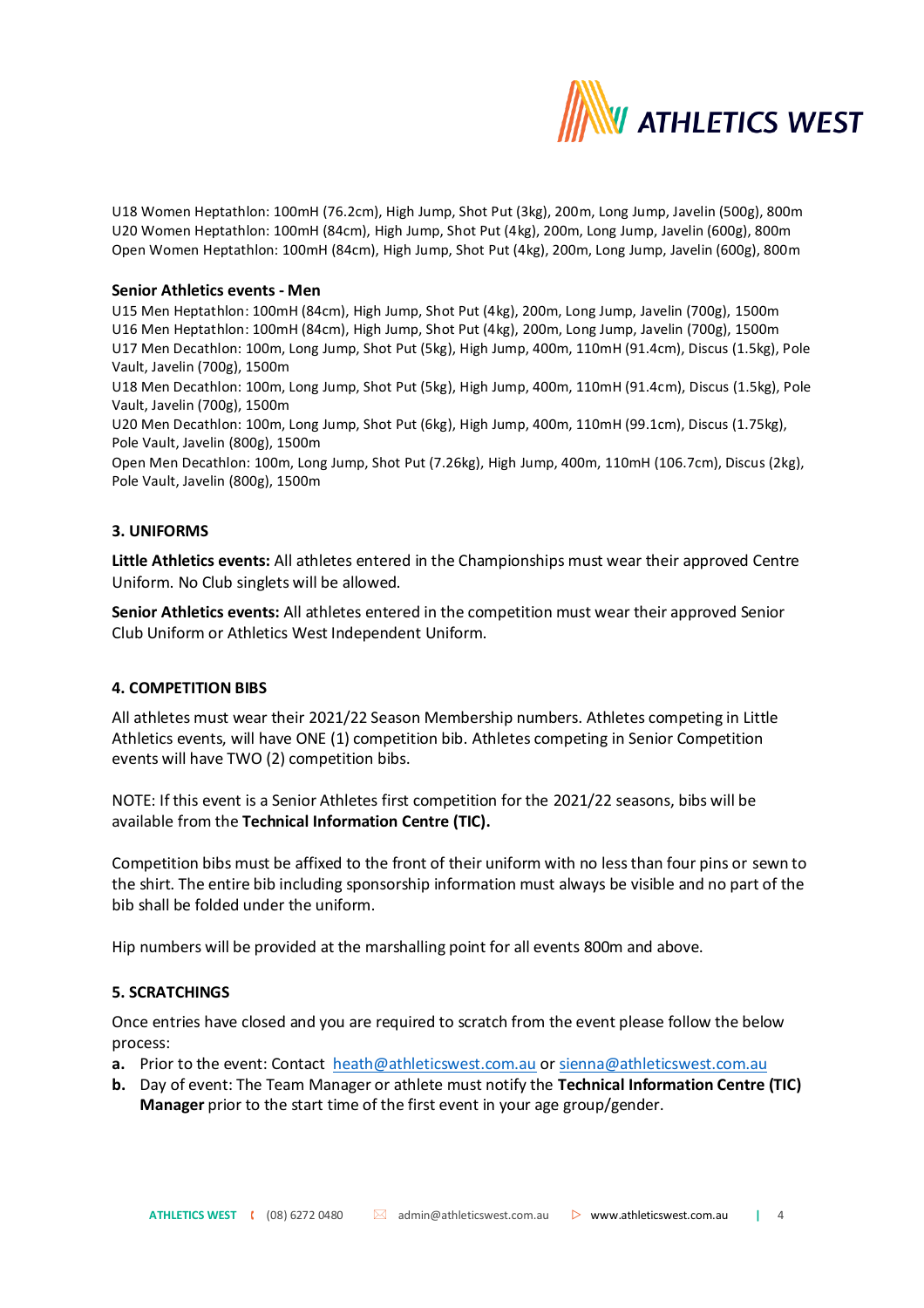

### **6. WARM UP & TRAINING**

Athletes may warm up on the main track until 15 minutes prior to the start time of the first track event, following that time athletes must warm up outside of the black barriers or behind the grandstand.

General warm up will not be permitted elsewhere in the arena, except for field events once the previous event has finished. At the conclusion of your event, all athletes **must** leave the main track immediately.

### **7. CALL ROOM PROCEDURES**

There will be a call room in operation. This is located at the Southern End of the grandstand (Near the 100m start line) and will be split into two (2) areas, one for track and one for field.

All athletes are required to report into the Call Room prior to each event/discipline.

The Call Entry Times at the Call Room are (prior to scheduled event starting times):

- Track Events 20 mins prior
- Field Events 35 mins prior

This time allows for marshalling and movements to the competition site. The remainder of the time may be used to complete the warm-up at the competition site where the competition site is not in use (under the supervision of the officials).

ALL athletes must report to the call room on time with their 2021/2022 season competition bibs attached with no less than four (4) pins on the front (Little Athletics Athletes) OR front and back (Senior Competition athletes) of their competition uniform (except for jumping events where Senior competition athletes may choose to wear the bib on either the front or the back).

Where an athlete fails to report to the call room prior to the last athlete crossing the Call Room departure line, then the athlete shall not be permitted to join the event.

Except for the 1st event for each age group/gender, athletes will be told when to attend the Call Room via the announcer as only the 1st event for each age group/gender is listed on the timetable.

Athlete entry to the call room may not be before the scheduled time due to large number of event processing through.

The Call Room Referee shall apply their discretion when permitting the inclusion of late athletes to an event. In general, inclusion of late athletes will only be permitted in exceptional circumstances (such as a medical emergency – whereby a Medical Certificate by the approved appointed Medical Official is provided). Where this occurs the Call Room Referee shall complete and sign an 'Athlete Late Arrival Notice', citing the reasons for allowing the athlete to compete. The athlete, and the signed notice, are to be taken to the event site and handed to the site Chief Judge. The 'Athlete Late Arrival Notice' shall be submitted with the event results. In the Call Room athletes will be expected to demonstrate that their competition uniform, singlet and numbers, shoes and other equipment comply with the competition rules.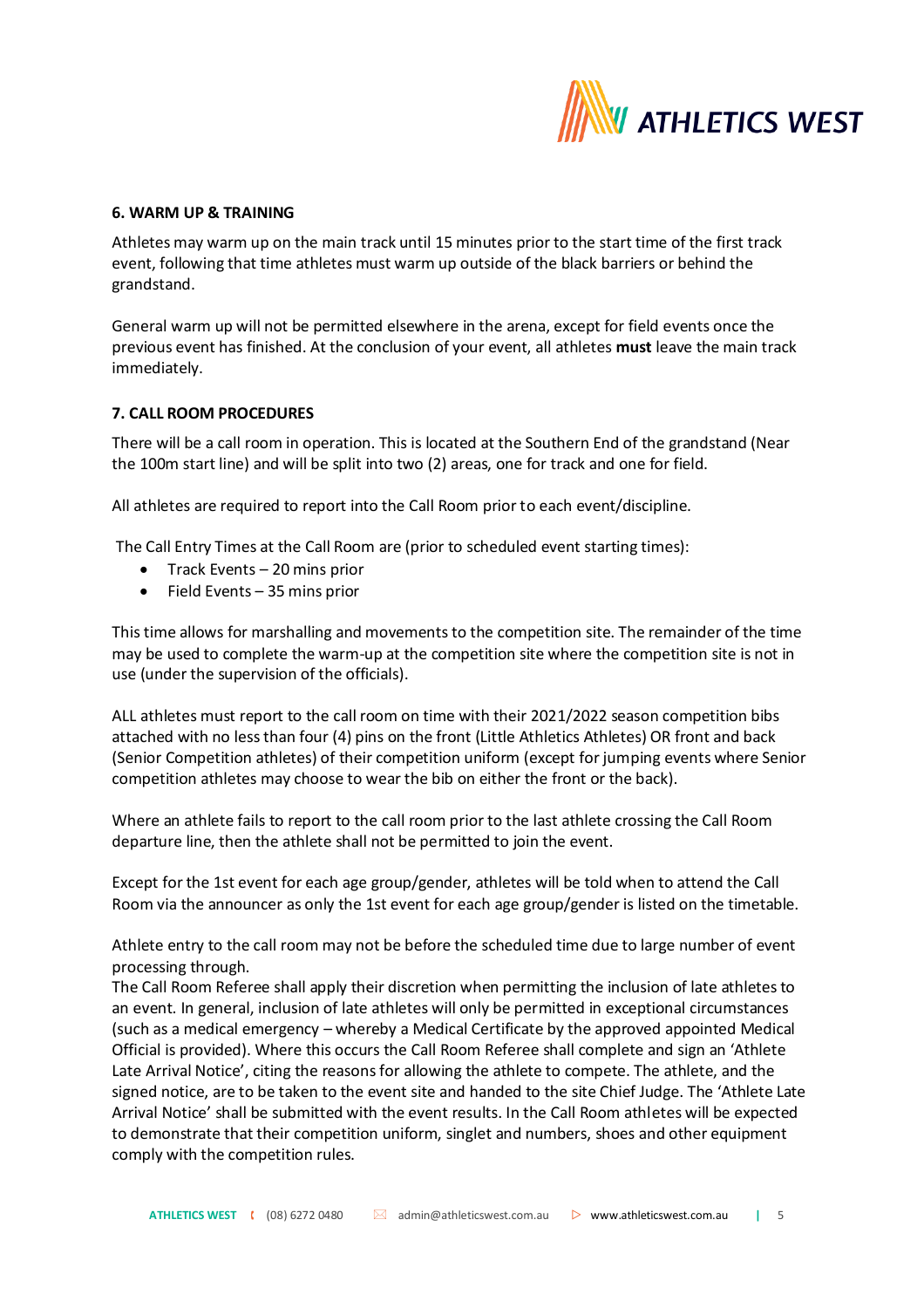

Spikes are not permitted to be on athletes' feet whilst in the call room unless they are suitably covered.

Athletes will proceed to the start of their event from the Call Room accompanied by a Call Room Official or Field Event Official. Athletes who proceed to the event not accompanied by an official may not be allowed to compete in the event.

The Call Room Judges shall permit athletes to take personal items to site – see point 8 for further clarification.

# **8. CALL ROOM TIMES FOR SUBSEQUENT EVENTS**

Following the conclusion of each event, the Combined Events Referee and Competition Management will determine the start time and call room time of each subsequent event. Where possible there will be an interval of at least 30 minutes between the time one event ends and the next event beginning. This 30 minutes may include time in the Call Room.

### **9. PERSONAL ITEMS**

The Call Room Judges shall permit athletes to take personal items to site including athlete bags, towels, clothing, shoes (not including shoes exceeding spike sizes for that event), water bottles, drinks, snacks and other items required for the conduct of the event (e.g. high jump athletes may take tape to mark their run up).

Where markers for run ups are supplied by the Organising Committee, personal markers shall not be used on site.

Items not permitted on site include mobile phones, music devices or other similar devices; these are to remain with parent/guardians or similar or in your bag and are not to be taken out during the competition.

### **10. ATHLETE RECOVERY ROOM**

A recovery room will be made available to athletes in the Post Event Control Room located at the finish line end of the stadium. Athletes will have a space to store their bags and belongings. Fans and a fridge will be provided for athletes.

Athletes must scan in using the SafeWA App if they would like to use this room.

### **11. FALSE START RULES**

### **Little Athletics events**

*This event will be conducted under Athletics West – Little Athletics Program Rule TR 16.13 (b) and (c)*

### *TR16.13 (b) U11 - U13 age groups*

A maximum of **TWO (2)** false starts per race shall be allowed without disqualification, regardless of which athlete is responsible. Any athlete responsible for a subsequent false start shall be disqualified.

### *TR 16.13 (c) U14 – U17 age groups*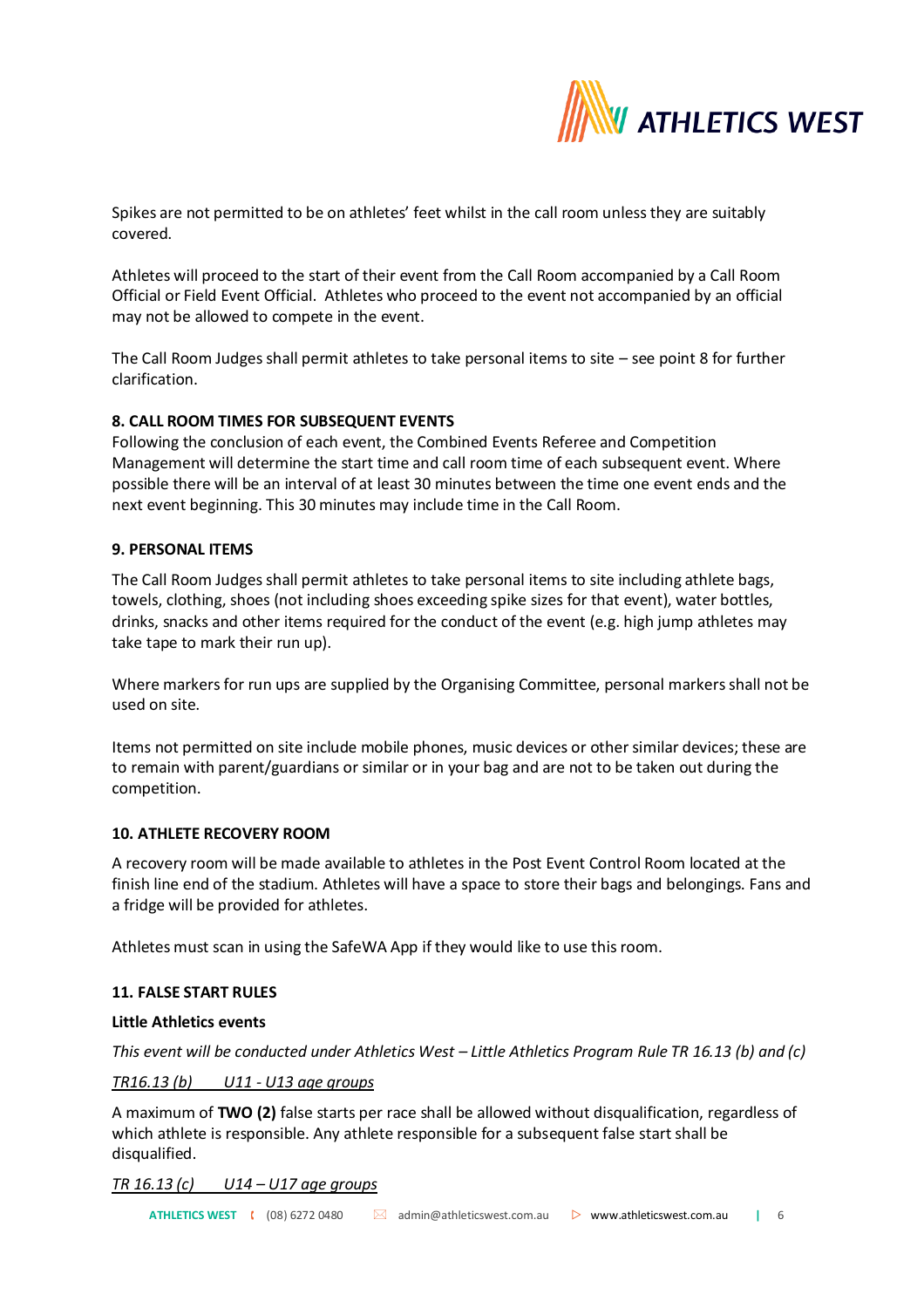

A maximum of **ONE** false start per race shall be allowed without disqualification, regardless of which athlete is responsible. Any athlete responsible for a subsequent false start shall be disqualified.

#### **Senior Athletics events**

# *This event will be conducted under World Athletics Rule TR39.8.3*

Any athlete responsible for a false start shall be warned; only one false start per race shall be allowed without the disqualification of the athletes responsible for the false start. Any athlete responsible for further false starts shall be disqualified.

Disqualification under the false start rules in one track event does not prohibit an athlete from continuing in the combined events competition.

### **12. FIELD EVENTS**

In throwing events and the horizontal jumps, all athletes will have three (3) trials.

Site Officials will define the permitted 'area of competition' for athletes. Athletes shall not leave this area during competition without the permission of the Chief Judge.

On completion of each field event, results are to be immediately taken to the results room for verification.

# **13. FIELD EVENT COACHING**

A marked coaching area will be allocated for each field site. Coaches may only directly coach athletes from within the defined area.

#### **14. FIELD EVENT TIMING**

The following time limits will apply to this event for both Little Athletics Championships and Senior Athlete Competition:

|                                | High Jump        | <b>Pole Vault (Seniors)</b> | <b>Other Field Events</b> |
|--------------------------------|------------------|-----------------------------|---------------------------|
| All rounds of competitions     | 60 seconds       | 60 seconds                  | 60 seconds                |
| When only 2 or 3 athletes left | 1 min 30 seconds | 2 minutes                   | 60 seconds                |
| When only 1 athlete left       | 2 minutes        | 3 minutes                   | N/A                       |
| <b>Consecutive trials</b>      | 2 minutes        | 3 minutes                   | 2 minutes                 |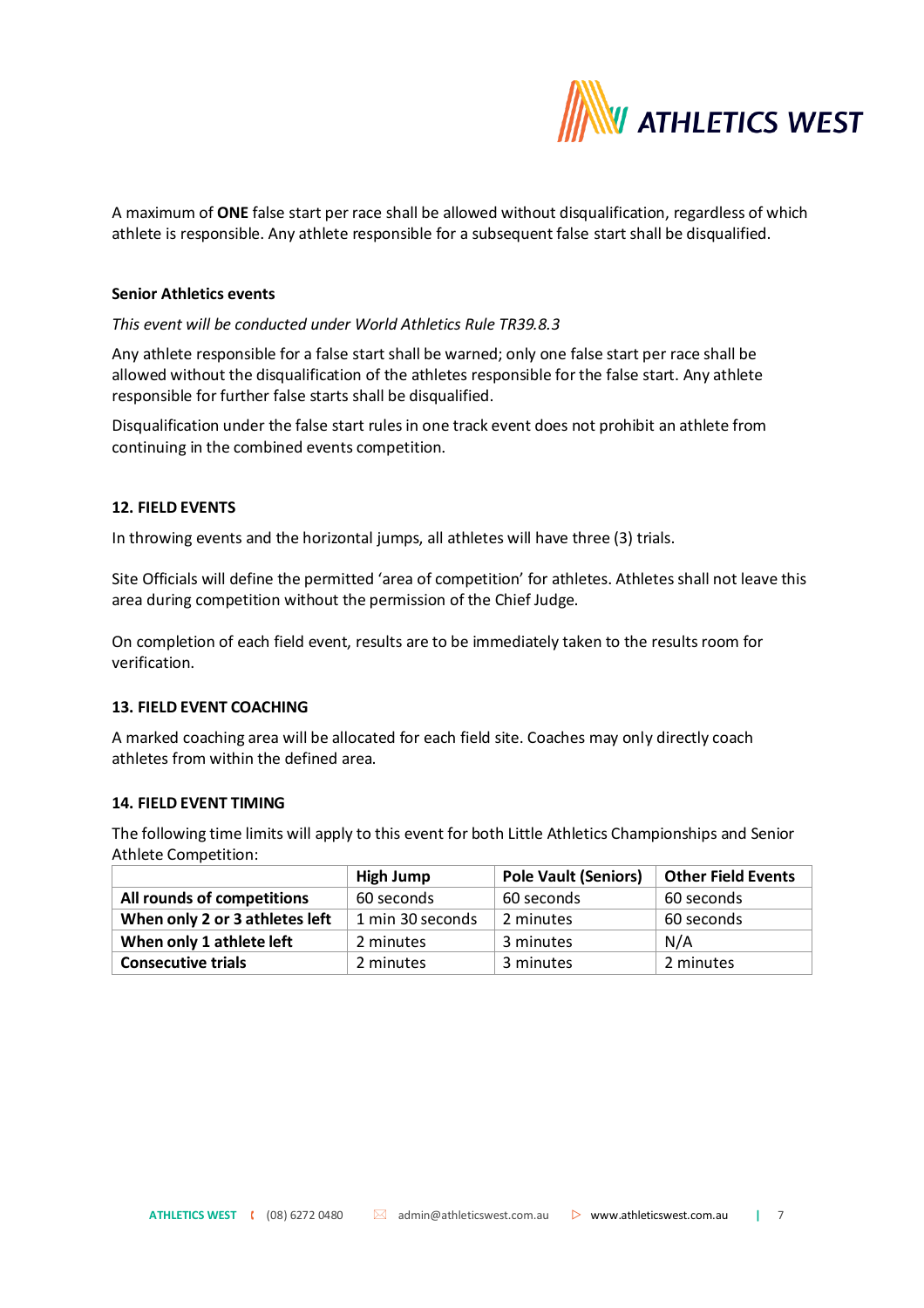

### **15. HIGH JUMP STARTING HEIGHTS**

The following starting heights will apply:

# **Little Athletics events – High Jump**

| Age Groups | <b>Boys</b>       | Girls             |
|------------|-------------------|-------------------|
| Under 14   | 1.24 <sub>m</sub> | 1.19m             |
| Under 15   | 1.30 <sub>m</sub> | 1.20 <sub>m</sub> |
| Under 16   | 1.34 <sub>m</sub> | 1.29m             |
| Under 17   | 1.39 <sub>m</sub> | 1.34m             |

### **Senior Athletes events – High Jump**

| Age Groups | Men                            | Women                          |
|------------|--------------------------------|--------------------------------|
| Under 15   | 1.30 <sub>m</sub>              | 1.20 <sub>m</sub>              |
| Under 16   | 1.34 <sub>m</sub>              | 1.29 <sub>m</sub>              |
| Under 17   | TBD by Combined Events Referee | 1.34 <sub>m</sub>              |
| Under 18   | TBD by Combined Events Referee | TBD by Combined Events Referee |
| Under 20   | TBD by Combined Events Referee | TBD by Combined Events Referee |
| Open       | TBD by Combined Events Referee | TBD by Combined Events Referee |

### **16. HIGH JUMP PROGRESSIONS**

In High Jump, each increase of the bar shall be uniformly raised by 3cm throughout the competition.

# **17. POLE VAULT**

The starting height for the Pole Vault will be determined by the Combined Events Referee.

### **18. POLE VAULT PROGRESSIONS**

In Pole Vault, each increase of the bar shall be uniformly raised by 10cm throughout the competition.

### **19. PRIVATE IMPLEMENTS**

Private implements are only permitted for Senior Athletics events and are to be handed to the Technical Manager in the Tech Room no later than 1 hour before your event start time. The Technical Room is located underneath the grandstand at the 100m Start Line end.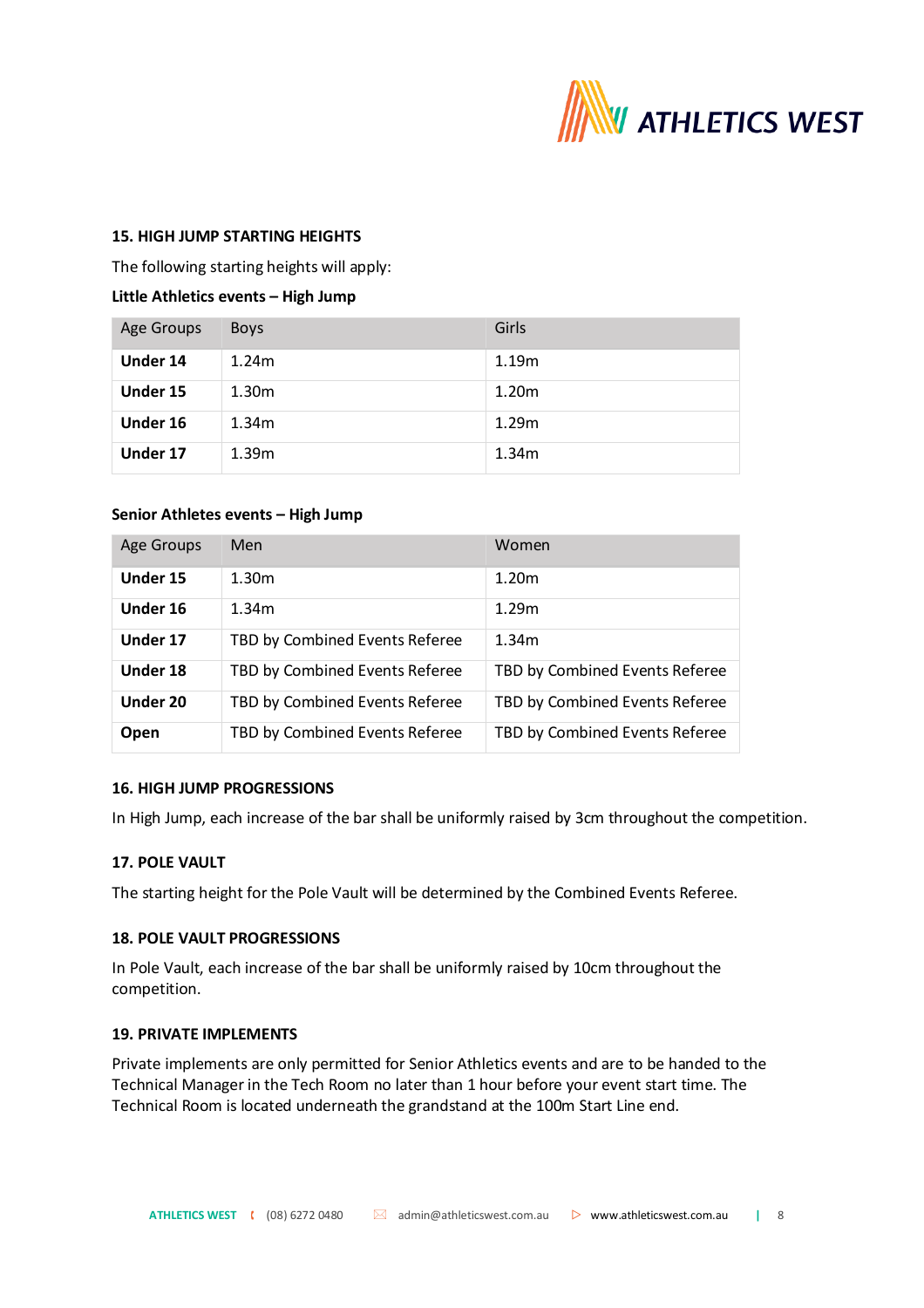

### **20. STARTING BLOCKS**

Only starting blocks provided by Athletics West are permitted to be used. Private blocks are not permitted.

### **Little Athletics events**

Starting blocks may be used by athletes in the U11 and above age groups for all races up to and including 400 meters.

#### **Senior Athletics events**

Starting blocks must be used for all events up to and including 400 meters.

### **21. SPIKES**

**Number of Spikes:** The number of spikes positioned in the shoe shall not exceed 11 spikes. **Dimension of Spikes:** To maximise performance and prevent damage to the Mondo surface, athletes must not use sharp spikes. The only spikes permitted for use on the track are Christmas Tree and Pyramid Shape variety. The spike must be constructed that it will, at least for half of its length closest to the tip, fit through a square sided 4mm gauge.

For all training and competitions at WA Athletics Stadium spikes must conform to the below rules:

| Events                   | <b>Maximum</b>  | <b>Type</b>                            |
|--------------------------|-----------------|----------------------------------------|
| Track events             | 7mm             | pyramid / Christmas Tree               |
| Pole Vault and Long Jump | 9 <sub>mm</sub> | pyramid / Christmas Tree               |
| High Jump & Javelin      |                 | 12mm for heel pyramid / Christmas Tree |



### **22. SCORING**

The scores, according to the current World Athletics Combined Events Scoring Tables, shall be recorded separately for each event and as a cumulative total. The athletes shall be placed in order according to the total number of points obtained.

In the event of a tie for the final placing, no count back will be applied. Tied athletes will be given equal placing.

Masters athletes will be scored using the Masters Scoring system.

### **23. MEDAL PRESENTATIONS**

After the final points score is listed for each age group/gender, medal presentations will be made as soon as possible after the event. Medallists will be called to the Medal Presentation by the announcer. Each athlete must wear their approved Centre (Little Athletics) or Club or Independent (Senior Athletics) uniform for the presentation ceremony.

Medals will be awarded to athletes that place first, second and third in the overall point score.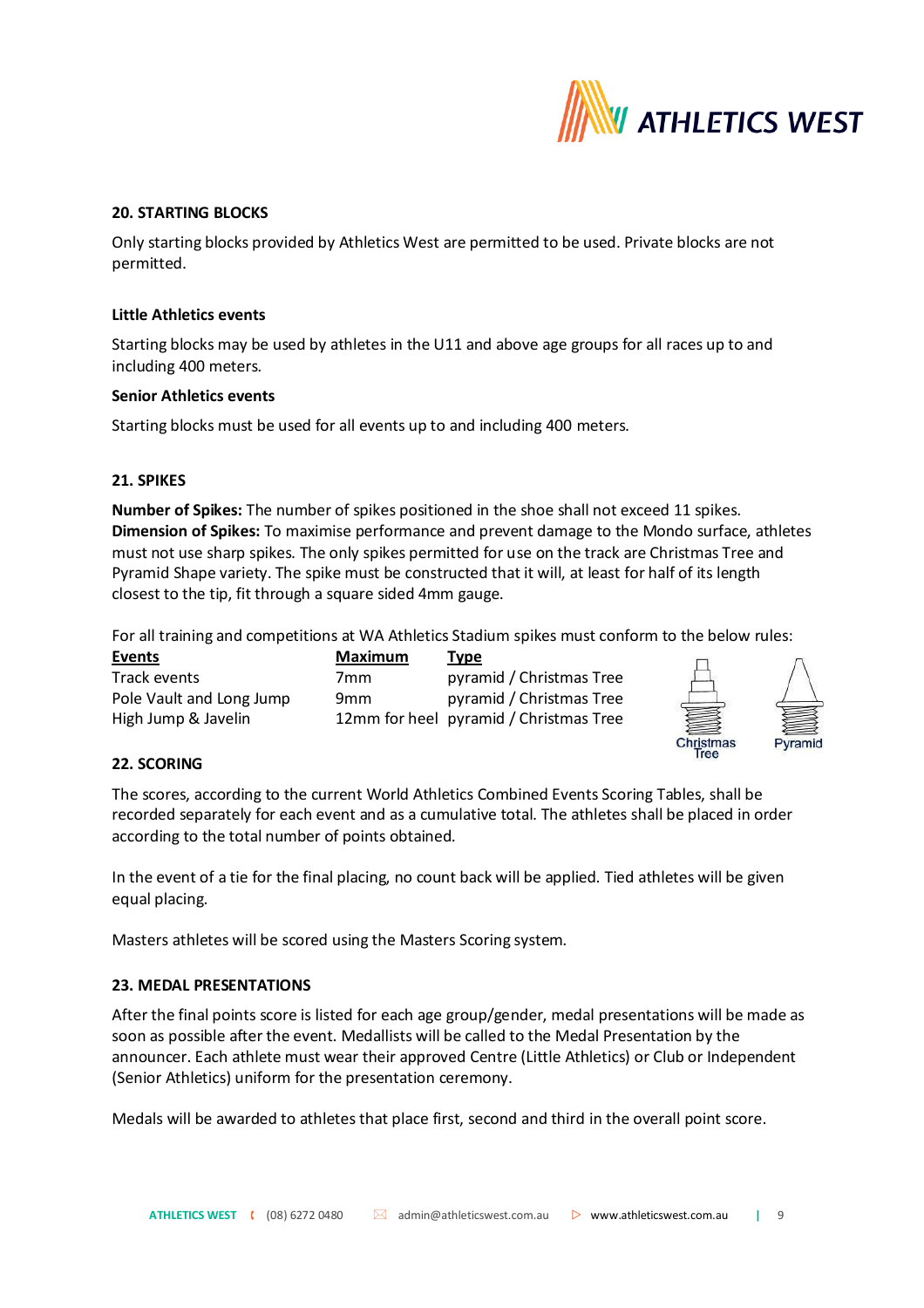

## **24. RESULTS / RECORDS**

Individual State, Australian and World Records will be recognised where applicable. Records shall be maintained for the athlete overall individual point score, based on the World Athletics Scoring Tables. Inaugural records will apply for any competition with a new event composition.

### **25. PROTESTS & APPEALS**

Protests must be made by the Athlete and/or representative in person and must be made to the Technical Information Centre (TIC) and must be accompanied by a deposit of a \$55 protest fee (\$50 plus \$5 GST). Exact Cash or Cheque ONLY.

There shall be a "Right of Appeal" to the Jury, which must be lodged within 15 minutes after the notification of the decision. The Appeal must be in writing and lodged with the TIC with an additional deposit of \$55 (\$50 plus \$5 GST) Exact Cash or Cheque ONLY.

The protest fee as set by Athletics West, will be refunded if the protest is upheld by either the Referee or the Jury of Appeal. If the protest is dismissed, the fee will not be refunded. If the protest is deemed frivolous by the Jury of Appeal, the deposit will not be refunded.

### **26. PROGRAM CHANGES**

Any updates to the program will be posted on the Athletics West website at [www.athleticswest.com.au](http://www.athleticswest.com.au/)

### **27. POSTPONEMENT OR CANCELLATION OF EVENTS OR COMPETITION**

The Referees shall consult with the Athletics West Event Managers (Competition & Development Officer and Pathway Development Coordinator) as outlined in the Severe Weather Policy to agree and decide if the remainder of the program yet to be conducted shall be postponed, cancelled or relocated due to conditions impacting the safety of athletes and/or Officials at risk.

The Event Managers will decide whether events not conducted on the day shall be conducted at a future date, or cancelled for that year.

In the event of the program being abandoned for the day, all events completed, including track events where finalists have been selected, will stand.

If a field event, except High Jump, is not restarted, and all athletes have completed at least half the number of rounds allowed (i.e. 2 out of 4), then the Field Referee may deem the event to have been finished and final results will be determined based on performances on the completed rounds. In High Jump where there are four or less athletes remaining in the event when it is stopped, the event will be deemed to have been finished and results based on performances recorded after the last completed round.

In High Jump where the number of remaining athletes exceeds four and the event is restarted then only those athletes who have not been eliminated from further jumping will be eligible to continue in the event. The event restart will have the bar set one increment above the height set for the last